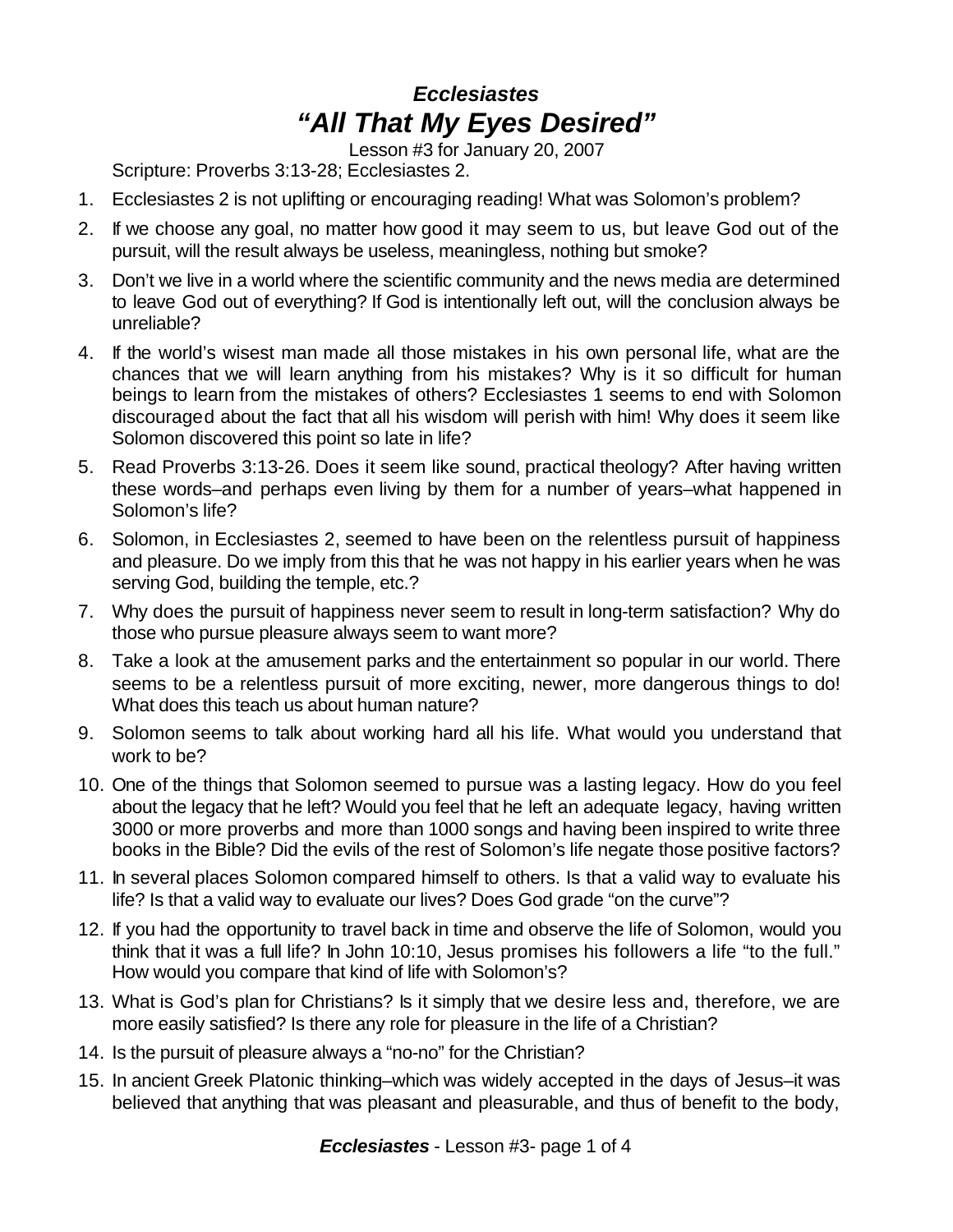was automatically dangerous or detrimental to the soul. Thus, if you wanted to benefit your soul, you must persecute, torment, or at least deny the body. Is there any truth in that idea?

- 16. Think of all the friends that you have had during your life. Among them, there must have been some who were selfish pleasure-seekers. Undoubtedly, there were also some who denied self for the purpose of loving and serving others. Which of those two individuals and/or groups were happier?
- 17. Read Ecclesiastes 2:1-3.Does that sound like a great life? Wouldn't the world consider that to be almost ideal? Earlier in his life, in Proverbs (6:23-29, 7:6-27, 20:1, and 23:1-6), Solomon decries the "pleasures" of adultery, of adulterous women, of wine and even of excessive eating of food. What percentage of the advertisements on television glorify one or more of those "pleasures"?
- 18. Addiction has become a major study in the field of health. One of the characteristics of addictions is that, whatever they consist of, the present amount is never satisfying. People who are addicted always want more! Is it possible to be addicted to pleasure? Was Solomon addicted to pleasure?
- 19. If we are wise enough to learn something from Solomon's mistakes, are we wiser than he was?
- 20. Dr. Richard Nies attended the UCLA School of Psychology. He got degrees in Clinical and Experimental Psychology. Starting at the time he entered the program, he realized that, sooner or later, someone was going to challenge him about his Christian beliefs. When one of his classmates discovered that he was a Christian, that classmate began to harass him about his "foolish" ideas. On one occasion the classmate directly confronted him and challenged him with his "foolish pie-in-the-sky" ideas. So Dr. Nies responded with this challenge: Let us suppose that there is a 50% chance that you are right, that there is nothing at all beyond this life. And let us also suppose that there is a 50% chance that I am right and that there is an eternity in heaven. Sooner or later we will both die. If I am right and I have lived a life according to God's plan, I will experience an eternity of bliss and you will receive nothing. If you are right, we will both die and be dead a long time. Immediately, his classmate responded, but what about all the pleasures in this world right now that you are missing? Dr. Nies's response was, I am very happy with my life as it is and I would not change the way I live even if there were no "pie-in-the-sky." The amazed classmate had nothing more to say! Could you confidently make the same claim as Dr. Nies did?
- 21. Probably the two most important and most expensive pursuits in the life of Solomon were the building of the temple in Jerusalem and the building of his own palace. These two structures cost millions of dollars and took many years to complete. They were both completed when he was relatively young and apparently in harmony with God's will for his life. Instead of using all that time and money for the building of these two structures, how might things have turned out differently if he had dedicated the time and money to establishing schools and synagogues to instruct the people how to improve their way of life and to help them live healthier lives, physically, mentally and spiritually?
- 22. How did Solomon amass all that wealth? Was it God's plan for one person to enjoy all of that luxury at the expense of so many others? Ellen G. White states specifically that his lavish palace was built and supported by an extreme form of taxation. (*Prophets and Kings* p. 56) Thousands and thousands of non-Hebrew slaves and many Hebrews working at less than fair wages were required to meet Solomon's demands.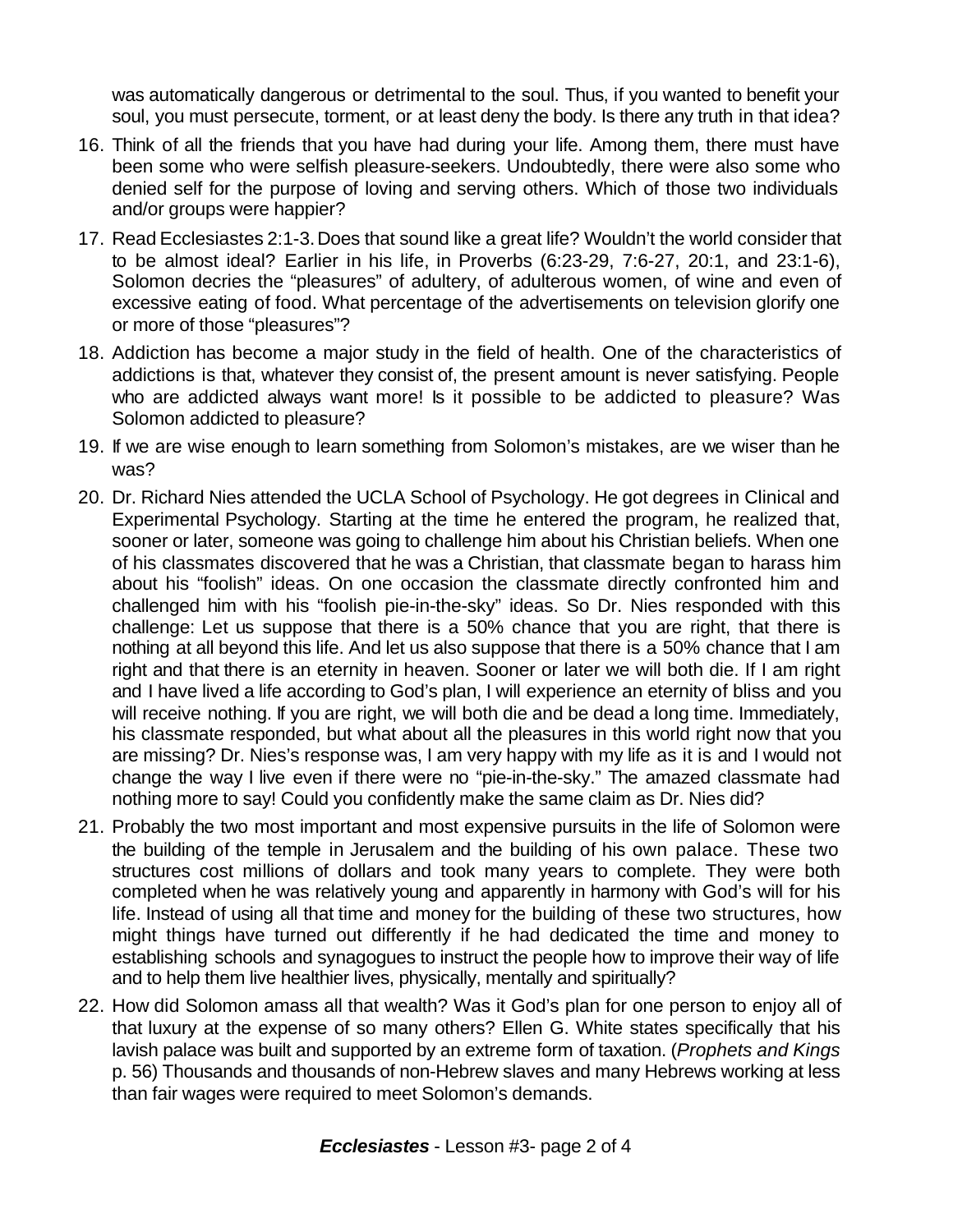- 23. Jesus tells us that the poor will always be with us. (Matthew 26:11) That implies that there will be others who are better off, even rich. Does that mean that there is no way to solve the class struggle between rich and poor? Should we stop even trying? Do Seventh-day Adventists–as a church or as individuals–have any responsibility for trying to correct the abuses in our society, especially between rich and poor?
- 24. Considering all the pursuits of almost anything that is normally thought to bring happiness that Solomon carried out, why wasn't he happy? What was missing in his life? If it was God that was missing in his later life, did he experience God to the full extent in his early life? Did he ever recognize the difference in his early life compared to his later life and realize why things had changed?
- 25. Some have suggested that there is a "God-shaped hole" in our hearts. They imply that it is impossible for our lives to be complete without the presence of God. Do you agree with this? Why, or why not?
- 26. Look at our world. Many of us live in developed nations, with all sorts of luxuries at our beck and call. Others live a subsistence life, struggling even to find enough food and shelter. Shouldn't those who are in the wealthy nations be happier than those in the poor nations? Is that the case? Why are there so many more suicides in wealthy nations?
- 27. Jesus added that we should put God's kingdom first (Matthew 6:33) and whatever else we need will be given to us. How is that supposed to work out in real life? Have you experienced that?
- 28. Solomon spent a lot of time in both Proverbs and Ecclesiastes discussing fools! Look at some of the things he says about fools in Ecclesiastes:

2:14: Fools walk in blind darkness.

- 2:19: Fools are probably poor rulers.
- 4:5: Fools are lazy.
- 5:1: Fools don't know right from wrong.
- 5:3: Fools talk too much.
- 5:4: Fools don't keep their promises.
- 7:4-6: Fools always think about happiness!
- 7:9: Fools harbor grudges and lose their tempers.
- 10:2: Fools naturally do the wrong thing.
- 10:3: Fools let everyone else know that they are fools!
- 10:12: Fools are destroyed by their own words. (They say hurtful things.)

10:14: Fools simply talk on and on.

- 29. One definition of folly is, "Trying to live as close to sin as possible without actually getting into it!"–so-called "living on the edge!"
- 30. There is a story of an ancient king who lived on a high, steep mountain. One time he was looking for a driver for his carriage.Three applicants were interviewed and each was asked only one question. They were taken to a very narrow part of the road where there was a long drop-off. The king asked each of them, "How close can you drive to the edge and still be safe?" The first driver looked carefully at the situation and said, "I can drive within one foot!" He turned to the second driver who said he could drive within 6 inches! He then